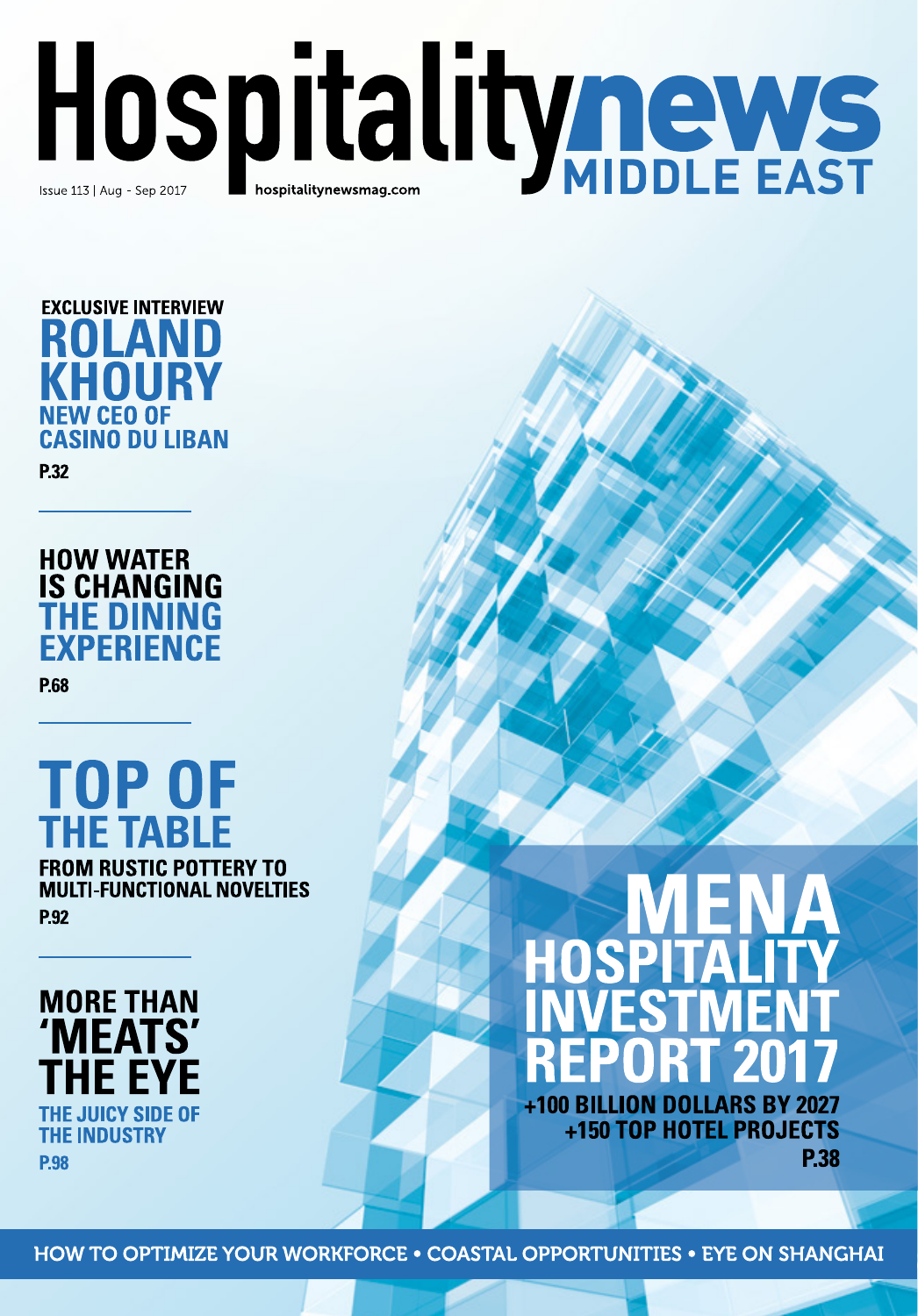## **COASTAL OPPORTUNITIES**

With 220 km of coast, Lebanon is a natural seaside destination. Although some iconic beach clubs, such as ATCL and Sporting, existed before the civil war began in 1975, most beach concepts emerged afterwards, from 1990 onwards, and began booming in the 2000s. Nagi Morkos, managing partner at Hodema consulting services, gives us a glimpse into this sector

Today, the seaside has become almost saturated, with about 170 beach projects in existence. Developers have difficulty finding available plots of land with access to the sea on which to build new concepts. All along the coast, most of the land is already exploited. Despite the recent tourism crisis, competition remains fierce for those who wish to secure a spot by the water.

'Beaches' cover a huge range of concepts, from small snack shops with plastic chairs to resorts worth half a billion dollars in investment. The one thing they have in common is their access to the sea, whether sandy or rocky. Usually, 'beaches' are divided into three categories: private beaches, where visitors pay a daily entrance fee; resorts, where clients book rooms; and gated communities that sell or rent bungalows or flats.

#### Private day beaches

Private day beaches can take the form of a simple beach with private access or can include some facilities such as sunbeds, private jacuzzis, swimming pools or restaurants. They usually require minimal investment compared to resorts or gated communities, with the client paying a daily entrance fee between USD 3-50, which is the main source of revenue for the owners.

Beaches are, by definition, seasonal and operate for an average of 20 weeks per year. Owners therefore try to diversify their

sources of revenue and often rent out their space at night for private events, such as thematic receptions or weddings. These can represent up to 20 percent of yearly revenues.

The vast majority of private day beaches are located between Batroun and Saïda, although new projects have recently emerged to the north in Enfeh and to the south around Tyre. So far, all of these private day beaches are homegrown and locally managed concepts.

In the current context, the advantage of private day beaches is that they rely on a local clientele made up of Lebanese and expatriates who are very loyal, as evidenced by the fact that over the last five years, there have been no closures of significance in this segment. On the contrary, beaches keep opening, as witnessed with the relaunch of La Siesta in Khaldé.

To survive in a highly-competitive environment, private day beaches aim to specialize and target specific customers. Some bet on luxury, like Orchid, which invested USD 2 million in a new location in Batroun in 2015. Others, like Lazy B in Jiyeh, set out to identify itself as a relaxation destination, with large gardens, wellbeing activities and no music. Another growing trend is the 'beach party' concept, with places such as Iris beach in Damour or Loco Beach in Batroun, which host DJs day and night.

#### Beach resorts: heavily dependent on tourism

With tourist numbers remaining low due to the chronic instability that continues to plague Lebanon, the number of large

beach resorts is also small, totaling just 10. In addition, land prices on the seafront are extremely high, prompting most investors to develop hotels elsewhere. According to the Syndicate of Beach Owners, the cost of a square meter of land on the seafront near the capital city can reach USD 5000.

For this reason, some investors opt to play safe and partner with international or regional operators to boost their chances of attracting a wider clientele. Both Mövenpick Hotel in Beirut and Golden Tulip in Jiyeh have adopted this strategy.

Given that the sea is only accessible from May to October, such hotels offer much more than just a room and a beach, with other services allowing properties to operate out of season and be sustainable long term. These include a wide range of facilities, such as restaurants, banquet halls, meeting rooms and spas to attract both corporate and leisure clientele.

The latest addition to Lebanon's beach resorts is the Kempinski Summerland Hotel and Resort, which opened in September 2016. This iconic hotel, built in 1978 by the Saab family, underwent a complete revamp and change of ownership. Located on a 75,000 sq-meter plot of land south of Beirut, the resort includes a luxury hotel of 153 rooms, 73 private apartments and 583 beach huts. The complex also includes a marina, two swimming pools, two spas, three restaurants and a 300-meterlong sandy beach for a total investment of USD 500 million.

However, beach resorts have been hit hard by the tourism crisis. Just 1.6 million tourists visited Lebanon in 2016, down from 2.2 million in 2010. Arrivals from the Gulf have